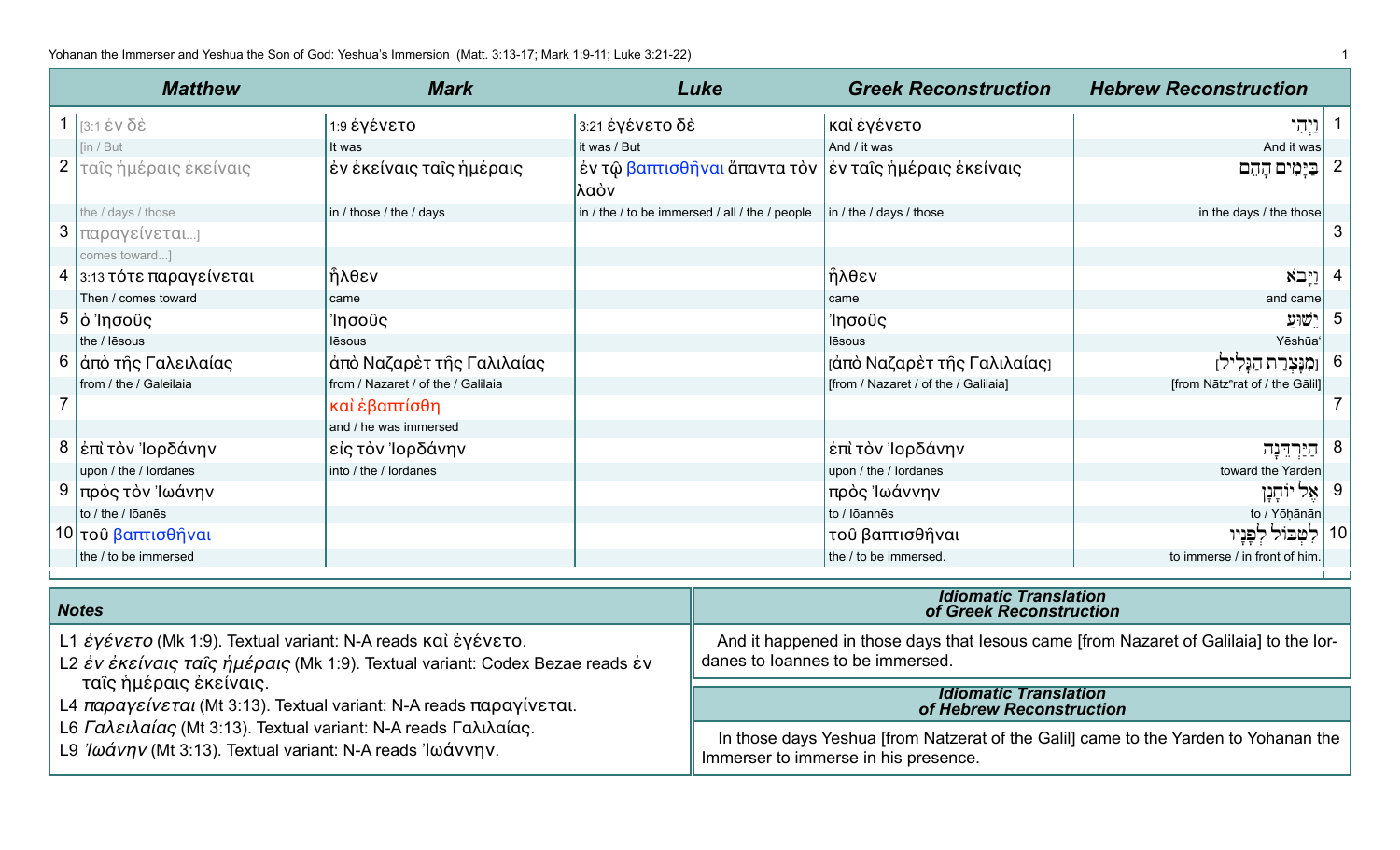| <b>Matthew</b>                               | <b>Mark</b>  | Luke | <b>Greek Reconstruction</b> | <b>Hebrew Reconstruction</b> |    |
|----------------------------------------------|--------------|------|-----------------------------|------------------------------|----|
| 11 ύπ' αύτοῦ                                 | ύπὸ Ἰωάνου   |      |                             |                              | 11 |
| by / him.                                    | by / lōanēs. |      |                             |                              |    |
| 12 3:14 ὁ δὲ διεκώλυεν αὐτὸν                 |              |      |                             |                              | 12 |
| the / But / he was preventing / him          |              |      |                             |                              |    |
| . 13∣λέγων⊹                                  |              |      |                             |                              | 13 |
| saying:                                      |              |      |                             |                              |    |
| 14 έγὼ χρείαν ἔχω                            |              |      |                             |                              | 14 |
| I / a need / I have                          |              |      |                             |                              |    |
| 15 ύπὸ σοῦ βαπτισθῆναι                       |              |      |                             |                              | 15 |
| by / you / to be immersed                    |              |      |                             |                              |    |
| 16 καὶ σὺ ἔρχῃ πρός με                       |              |      |                             |                              | 16 |
| and / you / you come / to / me?              |              |      |                             |                              |    |
| 17 3:15 άποκριθεὶς δὲ ὁ Ἰησοῦς               |              |      |                             |                              | 17 |
| answering / But / the / lēsous               |              |      |                             |                              |    |
| 18 εἶπεν αὐτῷ                                |              |      |                             |                              | 18 |
| he said / to him:                            |              |      |                             |                              |    |
| 19 ἄφες ἄρτι                                 |              |      |                             |                              | 19 |
| Permit [it] / now.                           |              |      |                             |                              |    |
| 20 οὔτω γὰρ πρέπον ἐστὶν ἡμῖν                |              |      |                             |                              | 20 |
| in this way / For / fitting / it is / for us |              |      |                             |                              |    |
| <sub>ι</sub> 21∣πληρῶσαι πᾶσαν δικαιοσύνην   |              |      |                             |                              | 21 |
| to fulfill / all / righteousness.            |              |      |                             |                              |    |
| 22  τότε ἀφίησιν αὐτόν                       |              |      |                             |                              | 22 |
| Then / he permits / him.                     |              |      |                             |                              |    |

| <b>Notes</b>                                                                                                                                       | <b>Idiomatic Translation</b><br>of Greek Reconstruction  |
|----------------------------------------------------------------------------------------------------------------------------------------------------|----------------------------------------------------------|
| L11 <i>'Ιωάνου</i> (Mk 1:9). Textual variant: N-A reads 'Ιωάννου.<br>L12 $\acute{o}$ δε' (Mt 3:14). Textual variant: N-A adds 'lωάννης after ο δε. |                                                          |
| L18 εἶπεν αὐτ $\hat{\omega}$ (Mt 3:15). Textual variant: N-A reads εἶπεν πρὸς αὐτόν.                                                               | <b>Idiomatic Translation</b><br>of Hebrew Reconstruction |
| L20 $o\H$ <i>u</i> (Mt 3:15). Textual variant: N-A reads $o\H$ u $\infty$ .                                                                        |                                                          |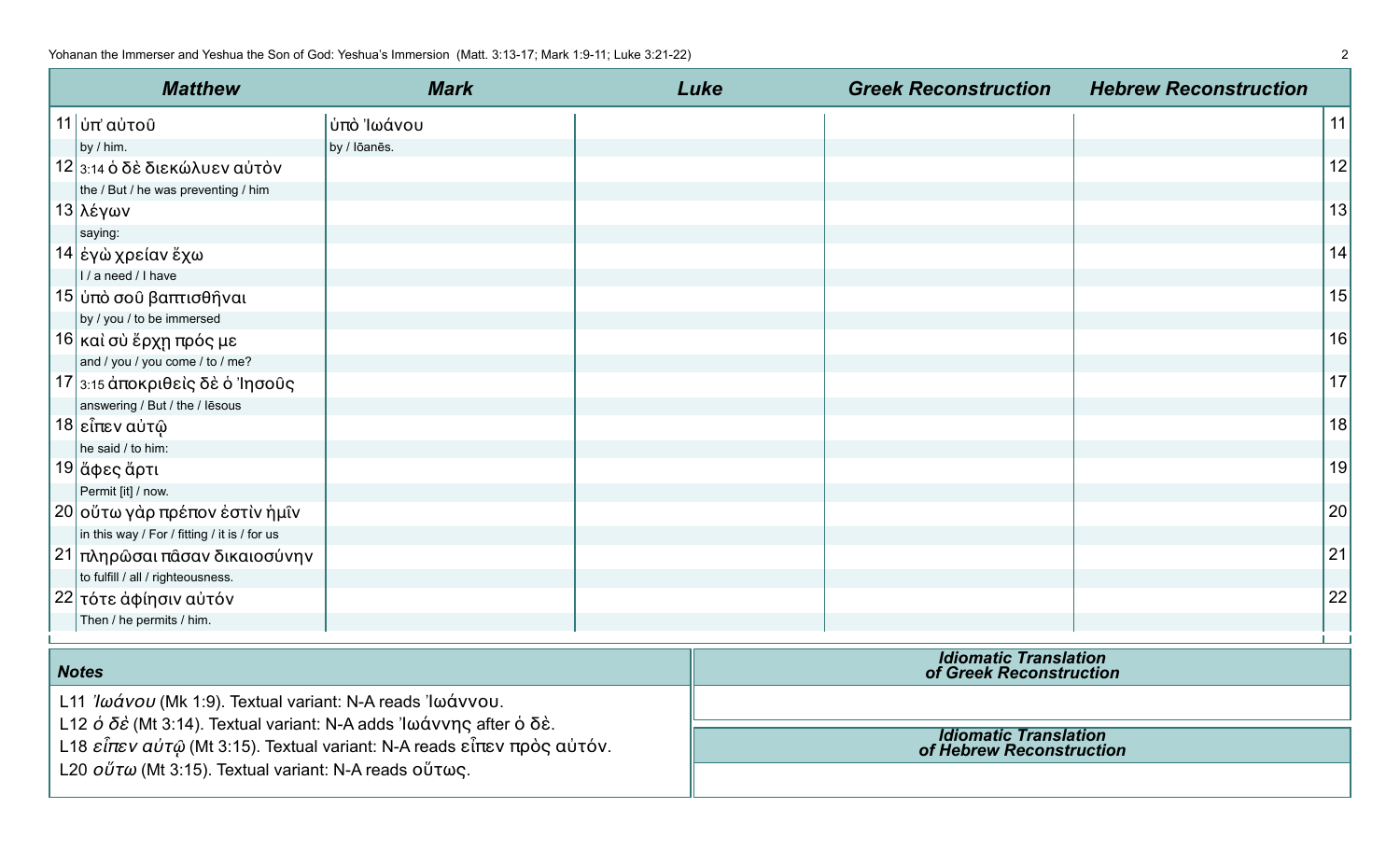|    | <b>Matthew</b>                               | <b>Mark</b>                   | Luke                             | <b>Greek Reconstruction</b>   | <b>Hebrew Reconstruction</b> |
|----|----------------------------------------------|-------------------------------|----------------------------------|-------------------------------|------------------------------|
|    | $23$ <sub>3:16</sub> βαπτισθείς δε ό 'Ιησούς |                               | καὶ Ἰησοῦ βαπτισθέντος           | βαπτισθεὶς δὲ Ἰησοῦς          | 23 <br>  ויטבל ישוע          |
|    | being immersed / But / the / lēsous          |                               | and / of lesous / being immersed | being immersed / But / lēsous | And immersed / Yēshūa        |
|    | 24 εὐθὺς ἀνέβη                               | 1:10 και εύθυς άναβαίνων      | καί προσευχομένου                | άνέβη                         | 24 ויַעַל                    |
|    | immediately / he came up                     | And / immediately / coming up | and / praying                    | he came up                    | and he came up               |
|    | 25 άπό του ύδατος                            | έκ του ὕδατος                 |                                  | έκ του ὕδατος                 | 25<br>מן הַמַּיִם            |
|    | from / the / water.                          | out of / the / water          |                                  | out of / the / water.         | from / the water.            |
|    | , 26 καὶ ἰδοὺ                                | εἶδεν                         |                                  | καὶ ἰδοὺ                      | 26<br>וְהִנֵּה               |
|    | And / behold,                                | he saw                        |                                  | And / behold,                 | And behold,                  |
|    | 27 ήνεώχθησαν οἱ οὐρανοί                     | σχιζομένους τοὺς οὐρανοὺς     | άνεωχθήναι τὸν οὐρανὸν           | ήνεώχθησαν οί ούρανοί         | 27<br>נִפְתְחוּ הַשָּׁמַיִם  |
|    | were opened / the / heavens                  | being ripped / the / heavens  | to be opened / the / heaven      | were opened / the / heavens   | were opened / the heavens    |
|    | 28 καὶ εἶδεν                                 | καὶ                           | 3:22 KQI                         | καὶ                           | 28                           |
|    | and / he saw                                 | land                          | land                             | and                           |                              |
| 29 |                                              |                               | καταβήναι                        |                               | 29                           |
|    |                                              |                               | to come down                     |                               |                              |
|    | 30 πνεύμα θεού                               | τὸ πνεῦμα                     | τὸ πνεῦμα τὸ ἄγιον               | πνεύμα θεού                   | יח אלהים                     |
|    | spirit / of God                              | the / spirit                  | the / spirit / the / holy        | spirit / of God               | and [the] spirit of / God    |
| 31 |                                              |                               | σωματικῷ εἴδει                   |                               | 31                           |
|    |                                              |                               | in bodily / appearance           |                               |                              |
|    | 32 καταβαΐνον ώσεὶ περιστερὰν                | ώς περιστεράν καταβαΐνον      | ώς περιστεράν                    | ώς περιστεράν                 | כַּיוֹנַה                    |
|    | coming down / like / a dove                  | as / a dove / coming down     | as / a dove                      | as / a dove                   | like the dove                |
|    | 33 έρχόμενον                                 |                               |                                  | ήλθεν                         | 33<br>צָּלְחָה               |
|    | coming                                       |                               |                                  | came                          | rushed                       |

| <b>Notes</b>                                                                                                            | <b>Idiomatic Translation</b><br>of Greek Reconstruction                                                                       |
|-------------------------------------------------------------------------------------------------------------------------|-------------------------------------------------------------------------------------------------------------------------------|
| L27 ήνεώχθησαν οι ούρανοί (Mt 3:16). Textual variant: N-A places αυτώ in<br>brackets between ήνεώχθησαν and οι ουρανοί. | And as he immersed he came up from the water. And behold! The heavens opened,<br>and the spirit of God, like a dove, came     |
| L30 πνεύμα θεού (Mt 3:16). Textual variant: N-A reads [τὸ] πνεῦμα [τοῦ] θεοῦ.                                           | <b>Idiomatic Translation</b><br>of Hebrew Reconstruction                                                                      |
|                                                                                                                         | Yeshua immersed and came up out of the water. And behold! The heavens were<br>opened and the spirit of God like a dove rushed |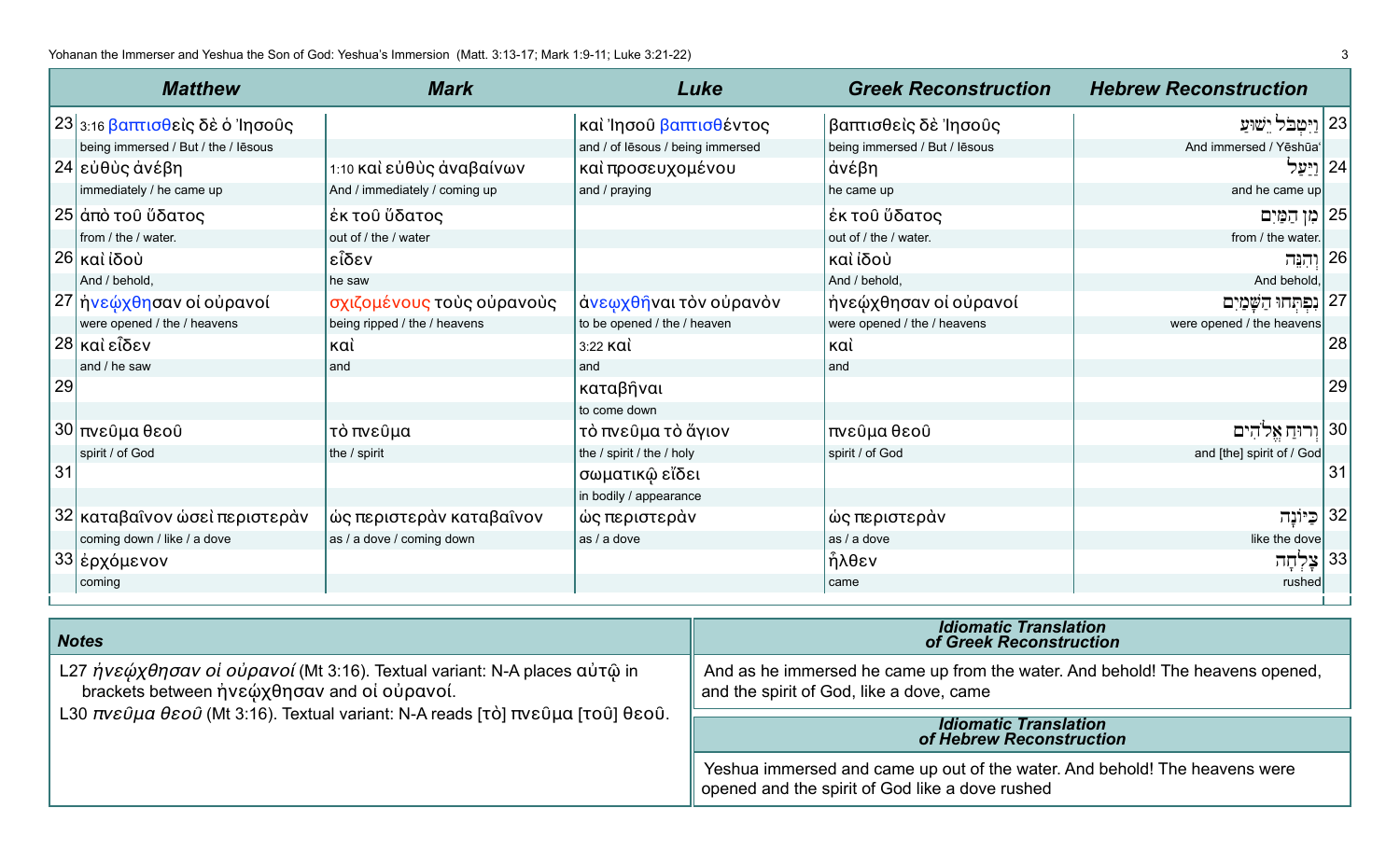Yohanan the Immerser and Yeshua the Son of God: Yeshua's Immersion (Matt. 3:13-17; Mark 1:9-11; Luke 3:21-22) 4 and the Immersion and Yeshua the Son of God: Yeshua's Immersion (Matt. 3:13-17; Mark 1:9-11; Luke 3:21-22)

|    | <b>Matthew</b>                | <b>Mark</b>             | Luke                    | <b>Greek Reconstruction</b> | <b>Hebrew Reconstruction</b>    |
|----|-------------------------------|-------------------------|-------------------------|-----------------------------|---------------------------------|
|    | , 34 <mark>έπ' αὐτόν</mark>   | εἰς αὐτόν               | ι έπ' αὐτόν             | ∣ἐπ' αὐτόν                  | 34   עָלְיו                     |
|    | upon / him.                   | into / him.             | upon / him              | upon / him.                 | upon him.                       |
|    | $35$ <sub>3:17</sub> καὶ ἰδοὺ | $1:11$ Kai              | καὶ                     | καὶ ἰδοὺ                    | 35 <br>וְהִנֵּה                 |
|    | And / behold,                 | And                     | land                    | And / behold,               | And behold,                     |
|    | 36   φωνὴ                     | φωνὴ                    | φωνὴν                   | φωνὴ                        | 36 <br>בַתקוֹל                  |
|    | a voice                       | a voice                 | a voice                 | a voice                     | daughter of / a voice           |
| 37 |                               | έγένετο                 |                         |                             | 37                              |
|    |                               | was                     |                         |                             |                                 |
|    | 38 έκ τῶν οὐρανῶν             | έκ τῶν οὐρανῶν          | ἐξ οὐρανοῦ              | έκ τῶν οὐρανῶν              | 38 <br>מן הַשָּׁמַיִם           |
|    | out of / the / heavens        | out of / the / heavens: | out of / heaven         | out of / the / heavens      | from / the heavens              |
| 39 |                               |                         | γενέσθαι                |                             | 39                              |
|    |                               |                         | to be:                  |                             |                                 |
|    | 40 λέγουσα                    |                         |                         | λέγουσα                     | אוֹמֶרֶת $\vert 40 \vert$       |
|    | saying:                       |                         |                         | saying:                     | saying:                         |
|    | $ 41 $ οὗτός ἐστιν            | σὺ εἶ                   | σὺ εἶ                   | σὺ εἶ                       | 41                              |
|    | This / is                     | You / you are           | You / you are           | You / you are               |                                 |
|    | $42$ ό υίός μου               | ό υἱός μου              | ∣ὸ υἰός μου             | ι ὁ υἱός μου                | 42 <br>בְנִי אַתָּה             |
|    | the / son / of me             | the / son / of me       | the / son / of me       | the / son / of me           | My son / you [are]              |
|    | <sup>43</sup> ∣ ὁ ἀγαπητός    | ∣ὸ ἀγαπητός             | ὸ ἀγαπητός              | ό άγαπητός [μου]            | 43 <br>ירירי                    |
|    | the / beloved                 | the / beloved;          | the / beloved;          | the / beloved / [of me];    | my beloved;                     |
|    | 44 έν ὧ εὐδόκησα              | ἐν σοὶ εὐδόκησα         | ἐν σοὶ εὐδόκησα         | ἐν σοὶ εὐδόκησα             | 44 <br>בְּךָ רָצְתָה נַפְּשִׁי  |
|    | in / whom / I delighted.      | in / you / I delighted. | in / you / I delighted. | in / you / I delighted.     | in you / it accepted / my soul. |

| <b>Notes</b>                                                                     | <b>Idiomatic Translation</b><br>of Greek Reconstruction                             |
|----------------------------------------------------------------------------------|-------------------------------------------------------------------------------------|
| L33 έρχόμενον (Mt 3:16). Textual variant: N-A places καὶ in brackets before      | upon him. And behold! A voice from the heavens said, "You are my son, my beloved. I |
| έρχόμενον.                                                                       | am delighted in you."                                                               |
| L37 έγένετο (Mk 1:11). Textual variant: some important MSS, including Sinaiticus | <b>Idiomatic Translation</b>                                                        |
| and Bezae, omit έγένετο.                                                         | of Hebrew Reconstruction                                                            |
| L41-44 σὺ εἶ ὁ υἱός μου ὁ ἀγαπητός ἐν σοὶ εὐδόκησα (Lk 3:22). Textual vari-      | upon him. And behold! The sound of a voice from heaven was saying, "You are my      |
| ant: Codex Bezae reads υἱός μου εἶ σὺ ἐγὼ σήμερον γεγέννηκά σε.                  | son, my beloved; my soul accepts you."                                              |